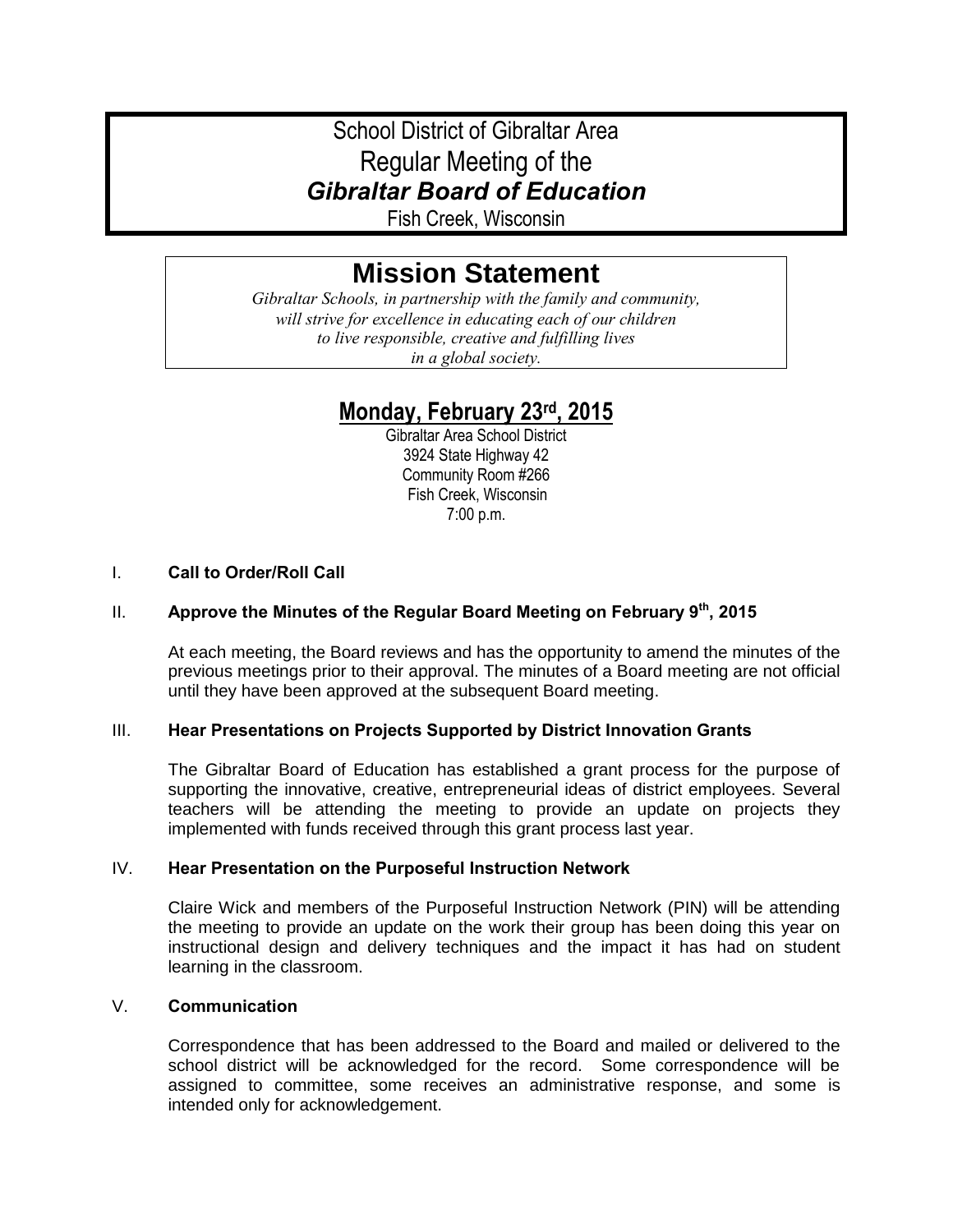#### VI. **Open Discussion**

Audience members will have the opportunity to address the Board at this time of meeting on any topic that is not an agenda item or is not a personnel issue. In addition, audience members will be provided time to comment on any agenda item when the Board discusses the item. The District shall video record School Board meetings and will post the recording on the District's website in a timely manner after the meeting. The audio recordings shall be maintained in accordance with provisions of the Public Records Law and shall be accessible to the public in accordance with state law requirements and District procedures. In the event any individual makes statements during the meeting which serve to violate the District policies related to discrimination, harassment, bullying or violate state or federal law or otherwise are subject of closed session items, such portions of the original video tape will not be posted to the District website but can be requested through the Public Records Law process. The District reserves the right to remove vulgar language, personal attacks of any kind, or offensive comments that target or disparage any ethnic, racial, or religious group.

### VII. **Hear Administrative Reports on Current School Events**

The Superintendent, Principal, Director of Learning, Dean of Students and Business Manager will use this opportunity to provide the Board with current school and district information.

### VIII. **Approve Payment of Bills**

The school district's financial bills are submitted for Board consideration at each regularly scheduled meeting. Each bill and its expense are listed. Board approval authorizes the Business Manager to pay the bills.

# IX. **Approve Letter of Resignation From Employment for the Purpose of Retirement**

Employee resignations for the purpose of retirement are accepted by the Board as the Board is the employer of all district employees. Board acceptance puts the various processes for employee separation in motion.

# X. **Approve Additional Section of Fifth Grade for the 2015-2016 School Year**

Due to enrollment numbers, the administration will bring forth a recommendation to add a section of fifth grade for the 2015-2016 school year.

#### XI. **Approve Posting for Elementary Teachers**

A retirement requires the district to seek a new teacher at the elementary level. Posting at this time allows the district to seek the greatest number of highly qualified candidates.

#### XII. **Approve Posting for Bilingual Teacher**

This will be the second posting for a bilingual teacher. The Board approved the original posting of this position at the July 14th, 2014 meeting. The district was unable to secure a qualified candidate for the position at that time. The administration will now bring forth a recommendation to hire a certified-bilingual teacher to support the growing number of